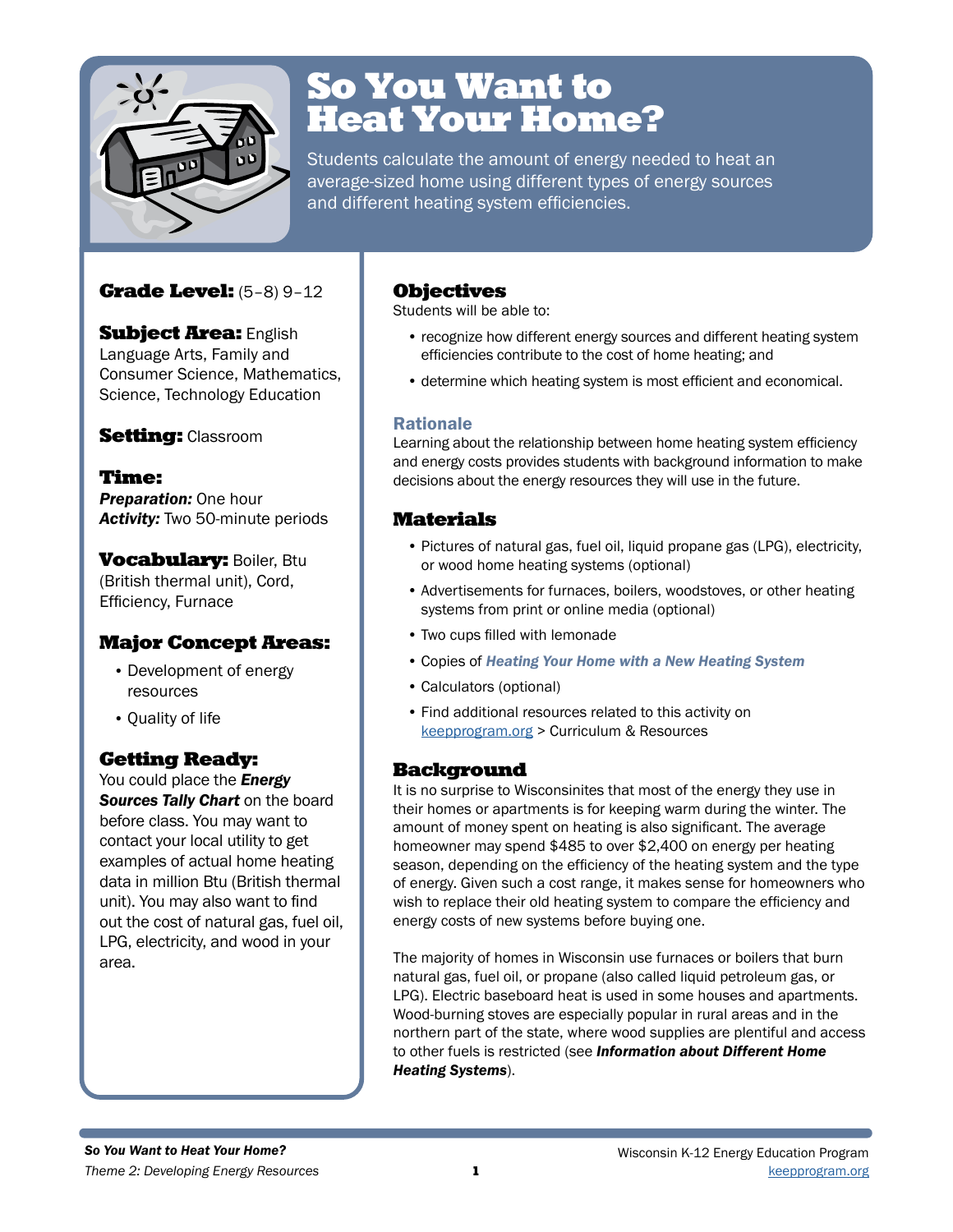There are several important factors to consider when assessing a home heating system. The first factor is efficiency—the percentage of the energy that is converted into useful heat. For instance, a 15- to 20-year-old fuel oil or natural gas furnace may be 60 percent efficient, meaning that 60 percent of the energy from the oil or gas is transferred to the interior of the home. Most of the other 40 percent of the energy is lost when exhaust gases are vented up the chimney and outside, and the rest is lost warming up the furnace itself, or is used to restart the furnace after it has cycled off. The efficiency of new heating systems using natural gas, fuel oil, propane, and wood has improved considerably in recent years, and higher efficiency models are now widely available. Heating system efficiency does not vary much with the size of the system; the efficiency of a large-sized gas furnace used in a large house is not much different than that of a smallsized gas furnace used in a small house.

Energy cost is another important factor to consider when assessing a home heating system. Comparing energy costs requires thoughtful analysis because different energy types have different units of measurement and different price structures, as shown in the *Heating Your Home with a New Heating System* Data Table. For example, the cost of fuel oil is set in dollars per gallon, while electricity is priced in cents per kilowatt-hour (kWh), and firewood is priced in dollars per cord.

In the United States, the commonly used unit of measure for space heating is the British Thermal Unit (Btu). One Btu is the amount of energy needed to raise the temperature of one pound of water by one degree Fahrenheit. A four-inch wooden kitchen match releases about one Btu of heat when it is burned. A typical Wisconsin home uses between 50 to 100 million Btu of heat each year (depending on the size of the home, quality of construction, and severity of winter weather). In order to compare different types of heating systems, it will be necessary to convert from Btu of heat into the units that are commonly used for sale of different energy sources.

A third important factor in assessing a home heating system is the cost of the system itself. High efficiency furnaces and boilers generally cost a few hundred dollars more than their less efficient counterparts. On the other hand, using a highefficiency furnace or boiler often leads to noticeably lower energy bills during the course of Wisconsin's long heating season, and the savings in energy costs will often pay for the extra purchase cost of the high-efficiency systems after a few years. Electric baseboard systems are less expensive

than furnaces or boilers, but high electricity costs offset this advantage. There is no direct relationship between the cost of a woodstove and its efficiency. Because heating system costs vary widely, the best sources for cost information are local heating contractors, utilities, or woodstove distributors.

Other factors to consider when assessing a home heating system are availability of the energy source in a given locale and, if needed, the cost of air ducts, pipes, fuel tanks (fuel oil and propane), and other auxiliary equipment.

The recent trend toward high-efficiency heating systems benefits homeowners and the environment. By choosing the right combination of an efficient heating system and low-cost energy source, the homeowner can save money in the long-term. High-efficiency heating systems also reduce energy use, which reduces air emissions and contributes to prolonging the supply of energy resources.

## Procedure

#### **Orientation**

One or two days before the activity, teachers may want to assign students to determine what type of energy source is used to heat their home (it is surprising how many students do not know this information).

Share the *Energy Sources Tally Chart* and ask students what type of energy source is used to heat their homes, and tally their answers.

Briefly discuss the advantages and disadvantages of each energy source (see *Information About Different Home Heating Systems*). To help with responses, show students pictures of furnaces, woodstoves, and other heating systems as well as advertisements for these systems and for local heating contractors.

Introduce the concept of efficiency through the analogy of making lemonade using two different juicers. Show the students two equally filled cups of lemonade.

#### Read the following:

The lemonade in both cups was made using two juicers. It took 17 lemons to make the lemonade in the first cup because the first juicer did not squeeze the lemons very well. The other cup of lemonade was made by the second juicer which only needed to squeeze 12 lemons to get the same amount of lemonade.

Have students tell you which juicer was more efficient in making lemonade.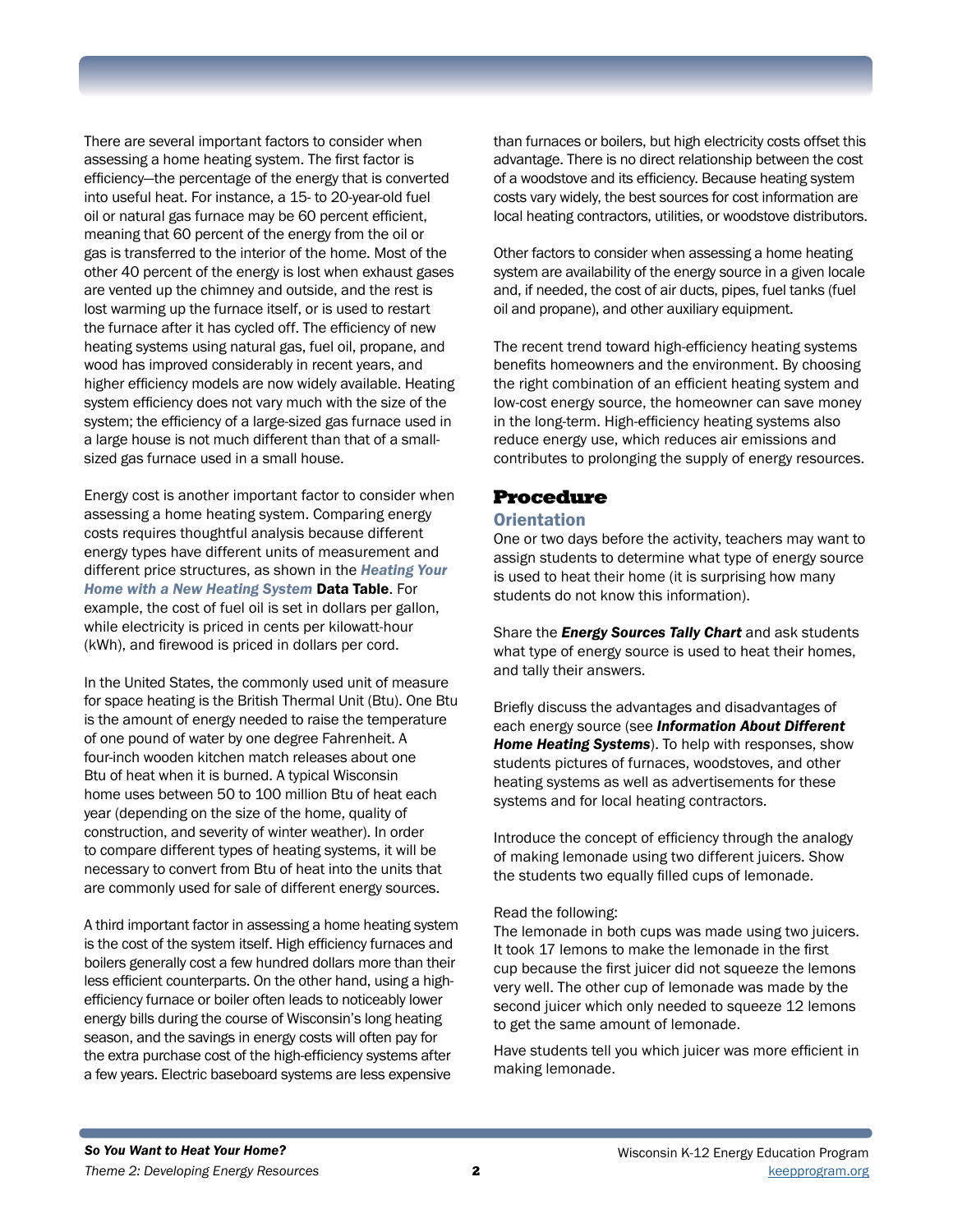### **Steps**

- 1. Read the introduction from *Heating Your Home with a New Heating System*. Ask students which energy source discussed in the **Orientation** should be used to heat their home and have them tell why.
- 2. Hand out copies of *Heating Your Home with a New Heating System* to each student. In the space shown after the introduction on the first page, have students write down the energy source they have chosen. You may decide to let them use calculators to assist with worksheet calculations.
- 3. As a class, go over the concept of efficiency by completing Part I (Steps 1 through 5) of *Heating Your Home with a New Heating System*. If necessary, provide students with the definition of a Btu. Have them discuss their answers to Steps 3 and 4 of the activity sheet.
- 4. Divide the class into groups of five students. If students are left over, divide them up among the groups of five. Have each student in the group choose one of the five energy sources to investigate and complete the rest of the activity sheet for that energy source.
- 5. Have groups work on Part III: Comparing New **Heating Systems** to each group and ask students to summarize and compare energy cost savings using the different heating systems. When the students have finished, have them discuss the results among themselves. Based on their results, each group should determine:
	- the least efficient and most efficient heating system;
	- the heating system that saves the least and most energy;
	- the least expensive and most expensive energy sources; and
	- the heating system that saves the least and most money.
- **6.** Have each group state which energy source they would use to heat their home based on their responses from Part III. How do their responses compare to the choices they made before they completed the activity sheet?

#### Additional steps for older or more advanced students (optional):

7. One-two days before starting the activity, ask students to take a photograph of their heating system. It may be interesting to post/share the photos—either by pinning hardcopies on a bulletin board or digitally by using a cloud resource available to the class. It is often fun for students to see some of the more unique heating systems that can be found in some homes.

- 8. Have students use a computer to create a spreadsheet to complete the calculations. Rather than assigning a student a single heating system and energy source to analyze, task them with creating a spreadsheet to calculate data for all of them with the goal of producing a table similar to that shown on the *Answer Sheet*. Teachers may wish to provide students with the headings for each column in the table and have them perform the necessary calculations to produce the results and analyze their findings. This is a good exercise to teach the skill of spreadsheet data processing.
- 9. Teachers may wish to task students with creating a graph or chart to visually illustrate the differences in energy consumption and energy costs savings of each heating system type. These could be drawn by hand using square lined graph paper (to help students with creating and reading scales). Or, if a spreadsheet was created to facilitate the data analysis, then the graphs could be created electronically as well.

#### **Closure**

Ask students to list reasons why they would or would not use a particular energy source to heat their homes. Return students' attention to the chart drawn during the **Orientation.** Is there anything they want to add to the chart?

Encourage students to conduct research to complete the chart. For example, they may want to find out if certain energy sources are available in their area. Health and environmental effects for each energy source can also be investigated and compared. Students can then determine which source they think will affect human health and the environment the least.

### Assessment

### Formative

- Are students able to accurately complete the calculations on *Heating Your Home with a New Heating System*?
- Can students explain in their own words what it means when a boiler, furnace, or woodstove has a certain efficiency?
- Did students determine which heating system saves the most energy and has the lowest energy costs?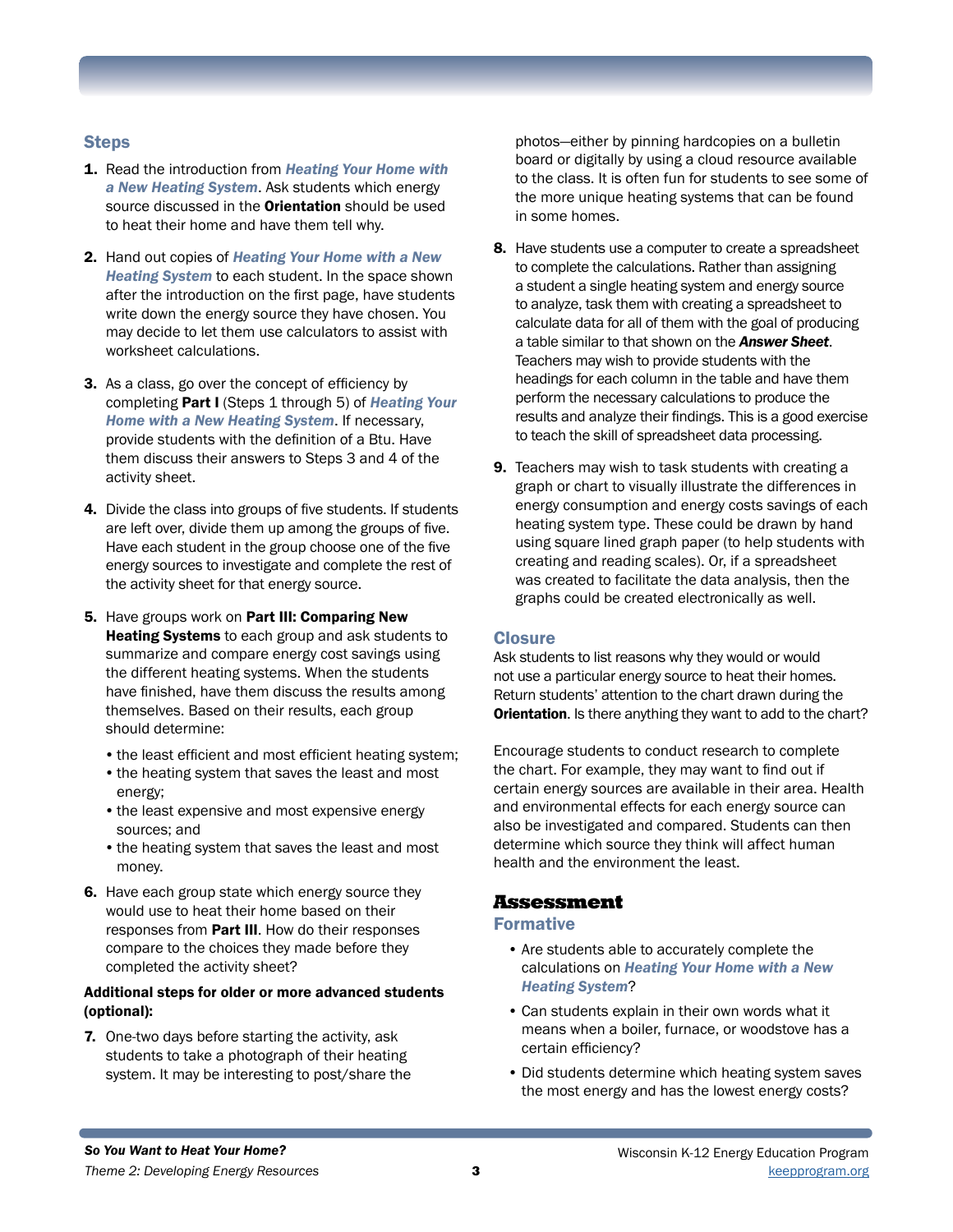#### **Summative**

Show students the advertisements again. Have them comment on what information the ads include or do not include. Have students pretend that they are sales representatives for a heating equipment company. How would they design a sales pitch to sell a particular type of heating system that uses one of the five energy sources?

#### Extensions

Have students update the price information given on *Heating Your Home with a New Heating System Data Table* before doing this activity. Students could research the costs of each of the heating systems and compare them. They can call a heating contractor, the local utility, fuel oil or wood supplier. Energy prices and facts about energy sources used by Wisconsin residents for heating their homes can be found at the Wisconsin State Energy Office ([Pubic Service Commission](http://psc.wi.gov) - PSC) website.

Invite someone who sells and installs heating equipment to class to talk about the costs, benefits, and limitations of heating a home using the different heating systems covered in this activity.

### Related KEEP Activities

The activity "Exploring Heat" can be adapted for older students to introduce basic thermal energy concepts. Learning about the cost of home heating is also addressed in "Reading Utility Bills" and "Reading Utility Meters." The activity "Advertising Energy" can be used by students to analyze how different companies sell their heating products. The ways homes were heated in the past can be investigated through the activity "Energy Use Then and Now."

#### © 2020 Wisconsin Center for Environmental Education

The Wisconsin K-12 Energy Education Program is supported through funding from



Wisconsin K-12 Energy Education Program (KEEP) **College of Natural Resources University of Wisconsin-Stevens Point** 











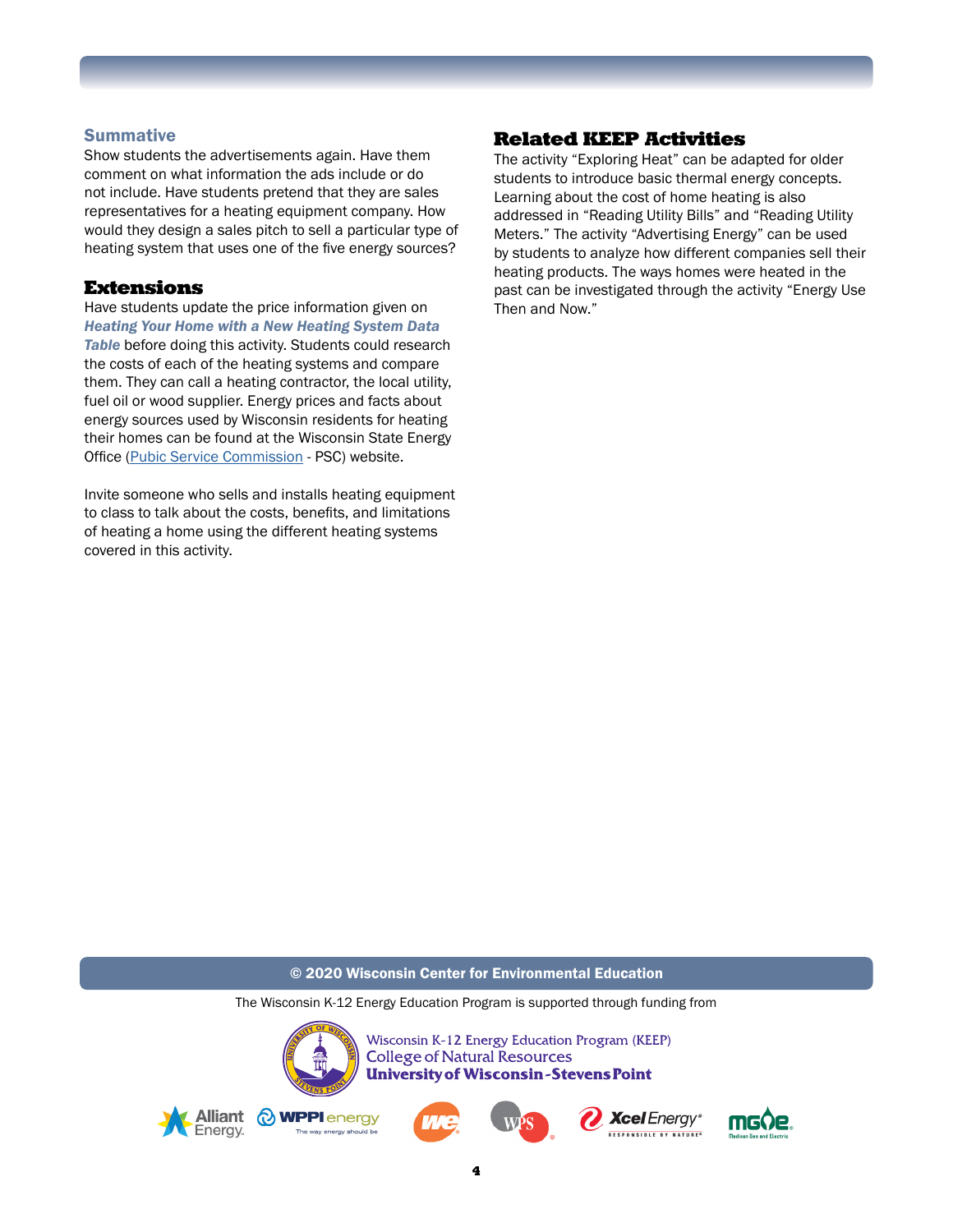|                                   | <b>Disadvantages</b>                                     |             |          |             |               |      |      |       |       |  |
|-----------------------------------|----------------------------------------------------------|-------------|----------|-------------|---------------|------|------|-------|-------|--|
| <b>Energy Sources Tally Chart</b> | Advantages                                               |             |          |             |               |      |      |       |       |  |
|                                   | <b>Tally</b>                                             |             |          |             |               |      |      |       |       |  |
|                                   | Energy Source<br><b>Used to Heat</b><br><b>Your Home</b> | Natural Gas | Fuel Oil | Electricity | Propane (LPG) | Wood | Coal | Solar | Other |  |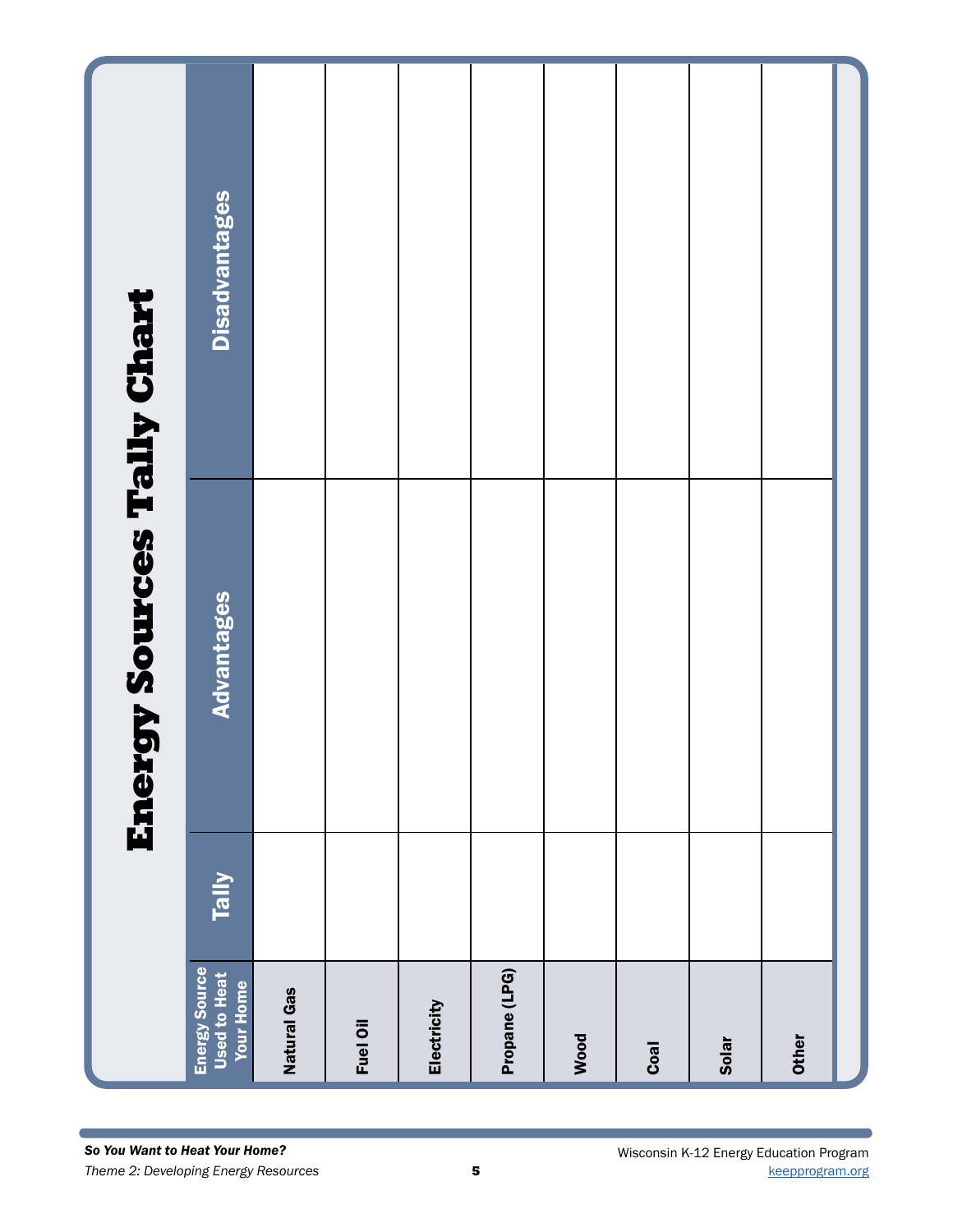# Information about Different Home Heating Systems

Natural gas and fuel oil are burned in furnaces or boilers. A furnace heats air, which is then distributed by air ducts throughout the house. A boiler may heat water to a high temperature or may turn it into steam. The hot water or steam is then piped to radiators located in different rooms of the house and piped back to the boiler after some of the heat is transferred to the rooms. The highest efficiency for natural gas furnaces is 96 percent, while high-efficiency oil furnaces and boilers, as well as natural gas boilers, achieve ratings of up to 86 percent.

Propane is often used to heat rural homes that do not have access to natural gas lines. Similar in composition to natural gas, propane is stored in liquid form in pressurized tanks and converted to a gas when released for burning. Propane furnaces and boilers generally have the same efficiencies as those burning natural gas (as listed above).

Electric heating systems use baseboard heaters made of wire elements that heat up when current passes through them, much like portable electric space heaters used to warm individual rooms. Baseboard heating is 100 percent



efficient because all the electrical energy is converted into heat by the heating elements. On the other hand, when the efficiency of electric power plants and transmission lines are taken into account, electric heating is usually not as efficient as other heating systems. Because of its expense, electricity is not used as much for home heating. Very energy-efficient homes and apartments with small living areas use electric heat more often.

Woodstoves are preferred over fireplaces for heating a home with wood. High quality woodstoves achieve efficiencies of 90 percent. Despite their appeal, fireplaces in most houses are only 10 to 15 percent efficient at best, and many lose more heat than they provide. Therefore, using a fireplace to heat a home is not recommended, unless it is custom designed and operated specifically for efficient heating. Wood used for home heating is sold in units called cords; a cord is a stack of wood 8 feet long by 4 feet wide by 4 feet high, or 128 cubic feet. Wood may also be sold in face cords, which is about one-third of a cord. Since a cord of hardwood may yield up to twice as much heat energy as a cord of softwood, burning hardwoods like oak and maple is more economical.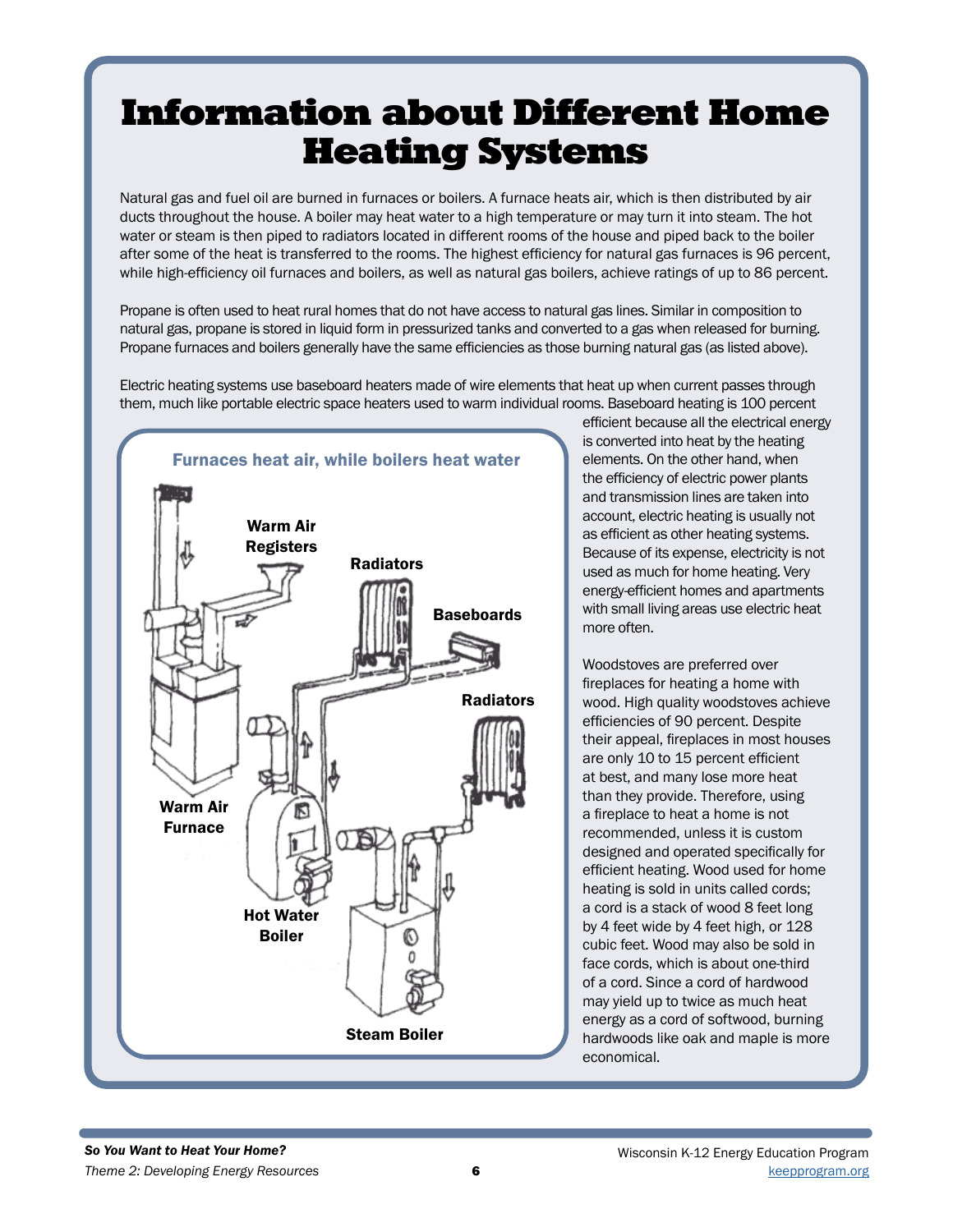Answers to questions 3 and 4 of Part I of *Heating Your Home with a New Heating System*:

**So You Manus Answers to questions 3 and 4 of Part I of Heating' Your Home with a New Heating System:**<br>Answers to questions 3 and 4 of Part I of Heating' Your Home with a New Heating System:<br>**3.** Most of the 40 percent of 3. Most of the 40 percent of energy that is not used to heat the home is lost when exhaust gases are vented up the chimney. The rest is either lost warming the furnace itself or is used to restart the furnace after it has cycled off.

4. Efficiency is the percentage of energy in the fuel that is converted into useful heat. Another definition of efficiency is the useful heat delivered to the home from the heating system divided by the total amount of energy that is consumed by the heating system.

Amount of heat needed by house each year = 80.0 million Btu Amount of heat needed by house each year = 80.0 million Btu

| <b>Heating System</b>                          | Efficiency<br>ৡ | (million BTU<br>Energy used<br>by Heating<br><b>System</b><br>year) | <b>Source</b><br><b>Energy</b> | Retail Unit       | <b>Retail Price</b><br>2014-15)(\$<br>(for Winter<br>per Unit<br>per unit) | <b>BTU</b> per Unit<br>of Energy<br>(BTU per<br>unit) | Energy Used<br>(units/year)<br><b>Total Retail</b><br>Units of | Energy Cost<br>(S/year)<br>Annual | Energy Saved<br>(million BTU)<br>by the New<br><b>Heating</b><br>System<br>year) | Expenses of the<br>System (\$/year)<br>New Heating<br>Energy Cost<br>Savings or |
|------------------------------------------------|-----------------|---------------------------------------------------------------------|--------------------------------|-------------------|----------------------------------------------------------------------------|-------------------------------------------------------|----------------------------------------------------------------|-----------------------------------|----------------------------------------------------------------------------------|---------------------------------------------------------------------------------|
| Old Fuel Oil<br><b>Furnace</b>                 | 60%             | 133.3                                                               | Fuel Oil                       | gallons           | \$2.80 per<br>gallon                                                       | 138,690<br>Btu per<br>gallon                          | 961 gallons                                                    | \$2,691                           | $\sum_{i=1}^{n}$                                                                 | $\frac{4}{\sqrt{2}}$                                                            |
| High Efficiency<br><b>Gas Furnace</b>          | 95%             | 84.2                                                                | Natural<br>Gas                 | therms            | \$0.74 per<br>therm                                                        | 100,000<br>Btu per<br>therm                           | 842 therms                                                     | \$623                             | 49.1 BTU                                                                         | \$2,068 Saved                                                                   |
| High Efficiency<br><b>Oil Furnace</b>          | 85%             | 94.1                                                                | Fuel Oil                       | gallons           | \$2.80 per<br>gallon                                                       | 138,690<br>Btu per<br>gallon                          | 679 gallons                                                    | \$1,901                           | 39.2 BTU                                                                         | \$790 Saved                                                                     |
| <b>Baseboard</b><br>Electric<br><b>Heaters</b> | 100%            | 80                                                                  | Electricity                    | kilowatt<br>hours | $$0.14$ per<br>kWh                                                         | per kilowatt-<br>3,413 Btu<br>hour                    | 23,440<br>kWh                                                  | \$3,282                           | 53.3 BTU                                                                         | \$591 Extra<br>Spent                                                            |
| Propane Furnace<br><b>High Efficiency</b>      | 95%             | 84.2                                                                | Propane<br>(LPG)               | gallons           | \$1.79 per<br>gallon                                                       | 95,475 Btu<br>per gallon                              | 882 gallons                                                    | \$1,579                           | 49.1 BTU                                                                         | \$1,112 Saved                                                                   |
| High Efficiency<br>Woodstove                   | 83%             | 96.4                                                                | Hardwood<br>Delivered<br>δň    | cords             | \$315.00<br>per cord                                                       | 21,000,000<br>Btu per cord                            | 4.6 cords                                                      | \$1,449                           | 36.9 BTU                                                                         | \$1,242 Saved                                                                   |
|                                                |                 |                                                                     |                                |                   |                                                                            |                                                       |                                                                |                                   |                                                                                  |                                                                                 |

Source: Wisconsin State Energy Office: *Average Winter Prices for Heating Fuels 2014-2015*. For updated retail price statistics see: [psc.wi.gov](http://psc.wi.gov). Source: Wisconsin State Energy Office: Average W*inter Prices for Heating Fuels 2014-2015.* For updated retail price statistics seer. <u>psc.wi.gov</u><br>Note: Students' answers may differ slightly due to rounding. introduction Note: Students' answers may differ slightly due to rounding. introduction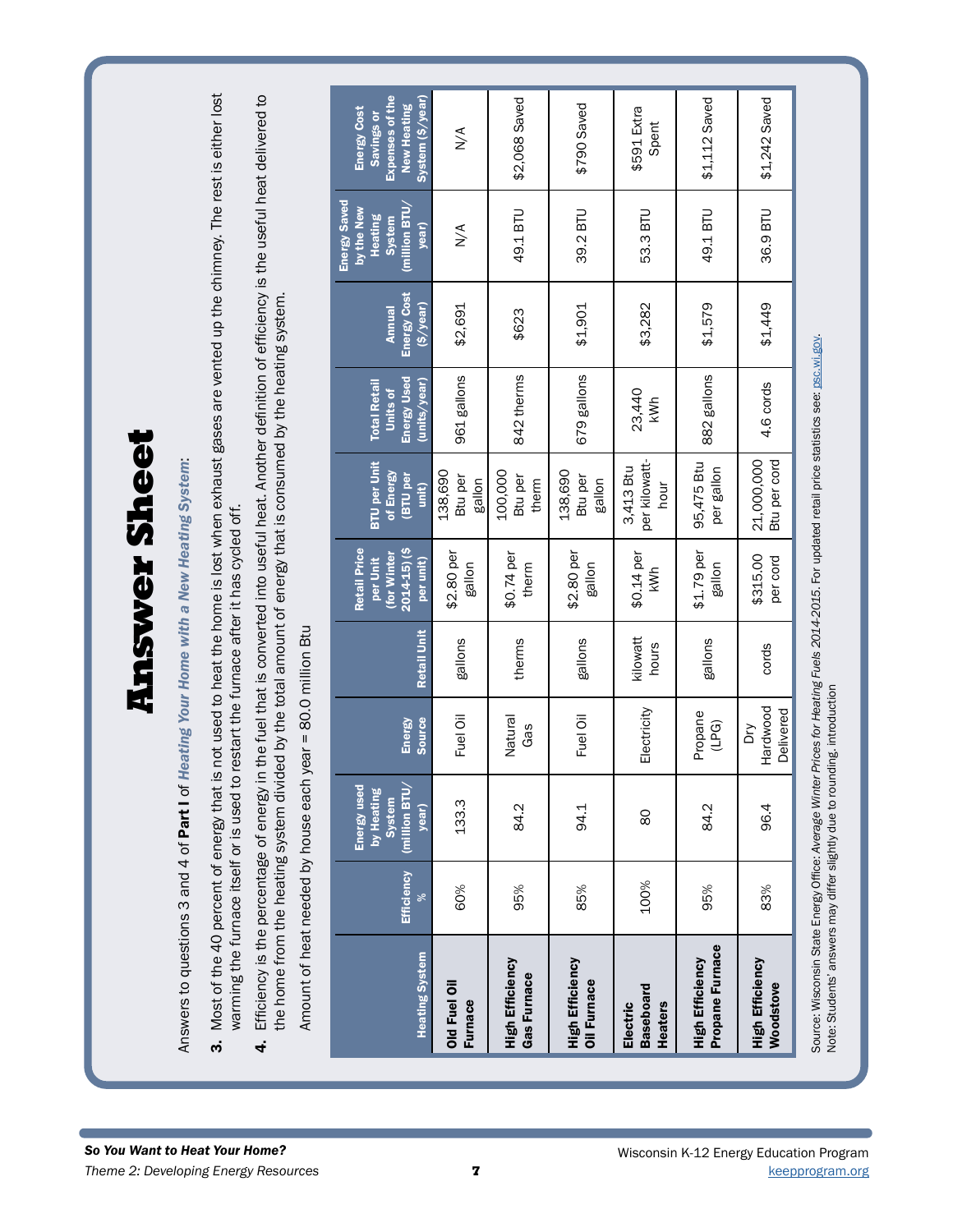# Heating Your Home with a New Heating System

## Introduction

You have just become the proud owner of an average-sized Wisconsin home. You learned from the previous owner that the old fuel oil furnace is unreliable and has a heating efficiency of 60 percent. In other words, only 60 percent of the energy the furnace uses to produce heat goes toward heating the home. You also found out that an average-sized Wisconsin home needs 80 million Btu (British thermal units) of heat each year. You want to see if getting a new, efficient heating system will save you energy and reduce your yearly fuel costs. Which fuel do you think should be used in the new heating system?

# Heating Your Home with a New Heating System Data Table

Retail prices are Wisconsin averages for the winter of 2014-2015. Since prices vary regionally and change frequently, your teacher may provide updated data for your specific location.

| <b>Energy Source</b>                              | <b>New Heating System</b>       | <b>Efficiency</b> | <b>Commonly</b><br><b>Used Unit</b><br>of Sale | <b>Btu per</b><br><b>Unit of</b><br><b>Energy</b> | <b>Retail Price</b>          |
|---------------------------------------------------|---------------------------------|-------------------|------------------------------------------------|---------------------------------------------------|------------------------------|
| <b>Natural Gas</b>                                | High Efficiency Gas Furnace     | 95%               | therm                                          | 100,000<br>Btu per<br>therm                       | $$0.74$ per<br>therm         |
| <b>Fuel Oil</b>                                   | High Efficiency Oil Furnace     | 85%               | gallon                                         | 138,690<br>Btu per<br>gallon                      | \$2.80 per<br>gallon         |
| <b>Electricity</b>                                | <b>Baseboard Heaters</b>        | 100%              | kilowatt-hour                                  | 3,413 Btu<br>per kilowatt-<br>hour                | $$0.14$ per<br>kilowatt-hour |
| Propane (LPG)                                     | High Efficiency Propane Furnace | 95%               | gallon                                         | 94.475 Btu<br>per gallon                          | $$1.79$ per<br>gallon        |
| <b>Wood (Dry</b><br><b>Hardwood</b><br>Delivered) | High Efficiency Woodstove       | 83%               | cord                                           | 21,000,000<br>Btu per cord                        | \$315 per cord               |

# Part I

To establish a basis for comparing new heating systems, you first need to figure out how much energy was needed to heat the home using the old furnace, and how much this cost each year.

1. Let's say that X Btu is the total amount of energy used by the furnace each year. Of that total, 60 percent goes toward heating the house (60 percent of  $X = 80$  million Btu, or 0.6 multiplied by  $X = 80$  million Btu). To find the total amount of energy used by the furnace, divide 80 million Btu by 60 percent.  $(X = 80$ million Btu / 0.6)

 $X =$  million Btu

2. Next, calculate the energy needed by the old furnace that was not used to heat the house. (The value for X minus 80 million Btu.)

million Btu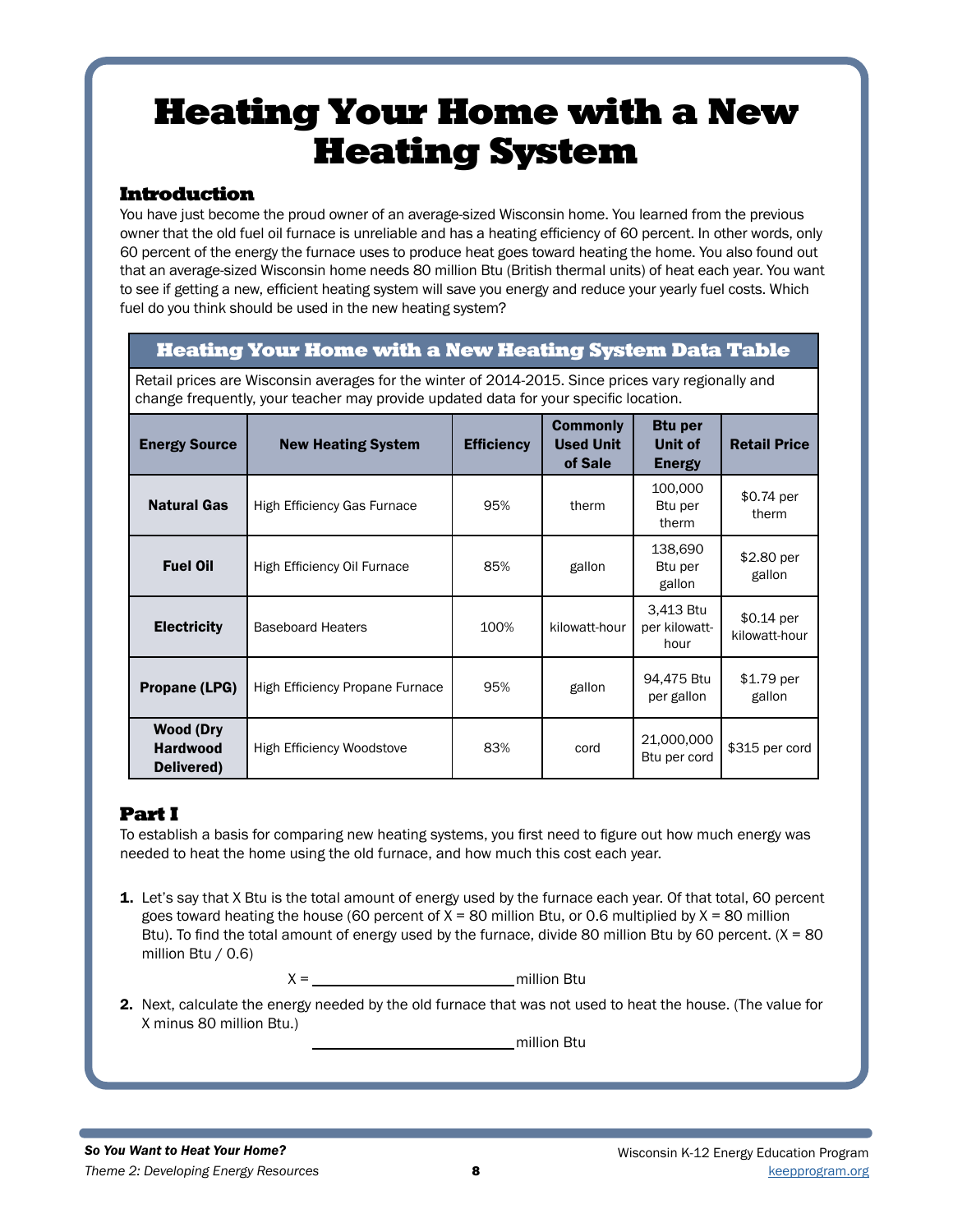|                               |                                                                    | <b>Heating Your Home with a New</b><br><b>Heating System</b>                                                                                                                                                                                                                                                                                                                                                             |                              |         |
|-------------------------------|--------------------------------------------------------------------|--------------------------------------------------------------------------------------------------------------------------------------------------------------------------------------------------------------------------------------------------------------------------------------------------------------------------------------------------------------------------------------------------------------------------|------------------------------|---------|
|                               |                                                                    | 3. What do you think happened to the energy in Step 2? Where did it go?                                                                                                                                                                                                                                                                                                                                                  |                              |         |
| what?)                        |                                                                    | 4. Explain in your own words what heating efficiency means. (In other words, the furnace is efficient at doing                                                                                                                                                                                                                                                                                                           |                              |         |
|                               | Your Home with a New Heating System Data Table).                   | 5. Circle the commonly used retail unit for fuel oil that is used by the original heating system (see Heating                                                                                                                                                                                                                                                                                                            |                              |         |
| therm                         | gallon                                                             | kilowatt-hour                                                                                                                                                                                                                                                                                                                                                                                                            | cord                         |         |
|                               | 100,000,000 Btu / 138,690 Btu per gallon = 721 gallons of fuel oil | 6. Calculate how many retail units of energy had to be purchased to provide the total annual energy required<br>by the original heating system. (Multiply value for $X1$ from Step 1 by one million, then divide by the number<br>of Btu per unit of fuel found in the Heating Your Home with a New Heating System Data Table.)<br>Example: If 100 million Btu are needed to heat the home that uses a fuel oil furnace: |                              |         |
|                               | Heating Your Home with a New Heating System Data Table.)           | 7. Calculate how much money was spent on fuel oil per year by the old furnace. Round your answer to<br>the nearest dollar. (Multiply the value from Step 6 by the retail price of the energy source found in the                                                                                                                                                                                                         |                              |         |
|                               |                                                                    | Example: If 721 gallons of fuel oil were needed: 721 gallons $x$ \$2.80 per gallon = \$2,019                                                                                                                                                                                                                                                                                                                             |                              |         |
|                               |                                                                    |                                                                                                                                                                                                                                                                                                                                                                                                                          | $Y_1 = \_$                   | dollars |
| Part II                       |                                                                    | Now you will analyze a new heating system to replace the old one from Part I. To compare, you will need to<br>figure out how much energy is needed by the new system, and how much this costs each year.                                                                                                                                                                                                                 |                              |         |
|                               |                                                                    | 8. Write the name of the new energy source that you have been assigned.                                                                                                                                                                                                                                                                                                                                                  |                              |         |
|                               | (Heating Your Home with a New Heating System Data Table.)          | 9. Choose a new, efficient heating system that uses the fuel assigned to you and determine its efficiency                                                                                                                                                                                                                                                                                                                |                              |         |
|                               | System Type = $\frac{1}{2}$                                        |                                                                                                                                                                                                                                                                                                                                                                                                                          | Efficiency = $\frac{1}{2}$ % |         |
| efficiency of the new system. |                                                                    | <b>10.</b> Let's say that $X_2$ Btu is the total amount of energy used by the new heating system each year. Of that<br>total, a certain percent, indicated by the efficiency, goes towards heating the house. To find the total<br>amount of energy used by the new heating system, divide the 80 million Btu of heat required by the                                                                                    |                              |         |
|                               |                                                                    | $X_2 =$ million Btu<br>$(X_2 = 80 \text{ million Btu} / %$ efficiency expressed as a decimal)                                                                                                                                                                                                                                                                                                                            |                              |         |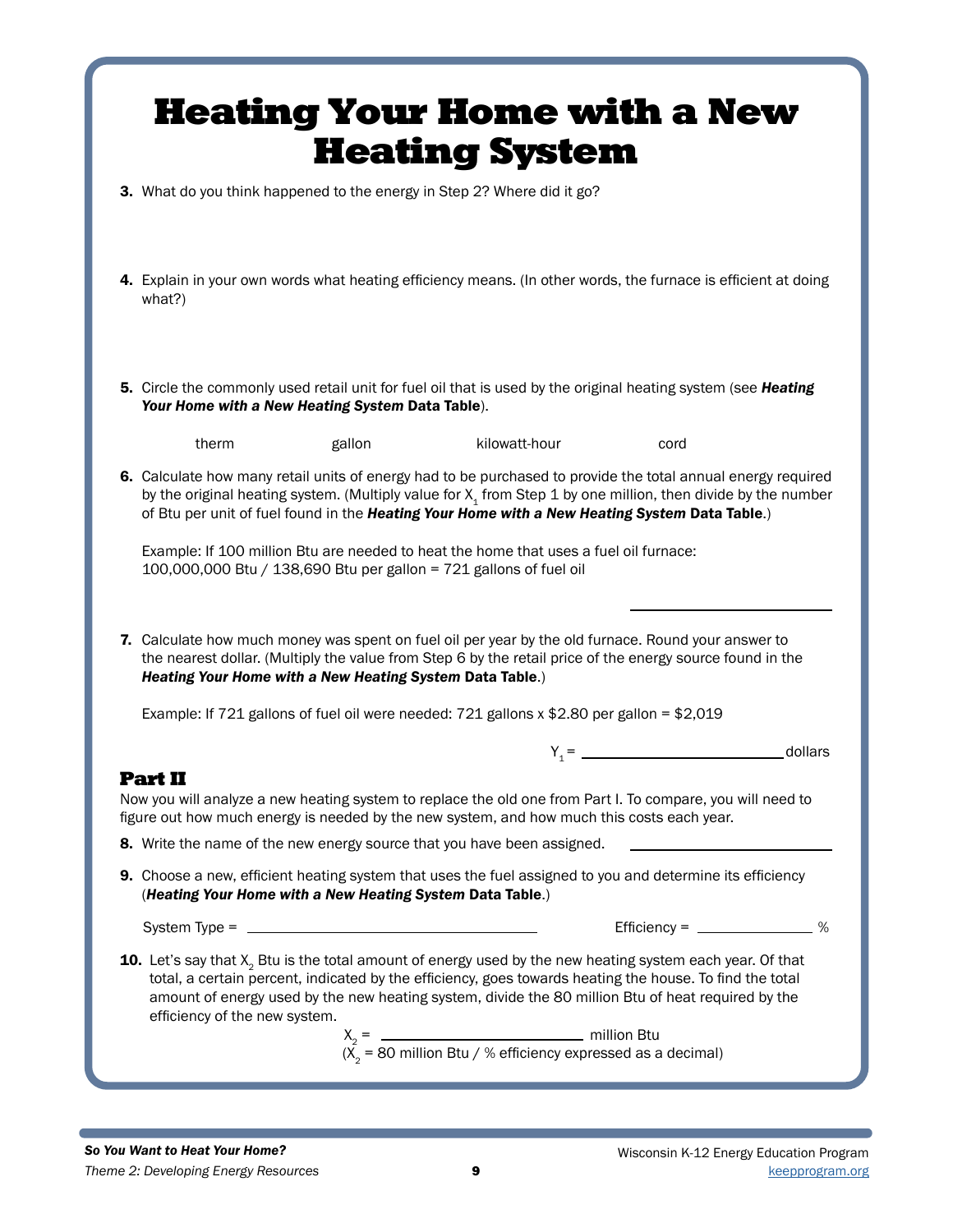|                                                                                                                          |                                                                                                                                                                                                                                                                                                                              | <b>Heating System</b>                    |         |                   |
|--------------------------------------------------------------------------------------------------------------------------|------------------------------------------------------------------------------------------------------------------------------------------------------------------------------------------------------------------------------------------------------------------------------------------------------------------------------|------------------------------------------|---------|-------------------|
|                                                                                                                          | 11. Circle the commonly used retail unit for the energy source that is used by the new heating system (see<br>Heating Your Home with a New Heating System Data Table.)                                                                                                                                                       |                                          |         |                   |
| therm                                                                                                                    | gallon                                                                                                                                                                                                                                                                                                                       | kilowatt-hour                            | cord    |                   |
|                                                                                                                          | 12. Calculate how many retail units of energy must be purchased to provide the total annual energy required<br>by the new heating system. (Multiply value for $X2$ from Step 10 by one million, then divide by the number<br>of Btu per unit of energy found in the Heating Your Home with a New Heating System Data Table.) |                                          |         |                   |
|                                                                                                                          | 13. Calculate how much money will be spent on energy per year for the new heating system. Round your<br>answer to the nearest dollar. (Multiply the value from Step 12 by the retail price of the energy source<br>found in the Heating Your Home with a New Heating System Data Table.)                                     |                                          |         |                   |
|                                                                                                                          |                                                                                                                                                                                                                                                                                                                              |                                          | $Y_2 =$ | dollars           |
|                                                                                                                          | 14. Does the new heating system save energy over the old fuel oil furnace? If so, how much energy is saved<br>in million Btu? (Compare values for $X_1$ and $X_2$ .)                                                                                                                                                         |                                          |         |                   |
|                                                                                                                          | 15. Does the new heating system save on fuel costs per year over the old fuel oil furnace? If so, how much<br>money is saved? If not, how much more is being spent? (Compare for $Y_1$ and $Y_2$ .)                                                                                                                          |                                          |         |                   |
|                                                                                                                          |                                                                                                                                                                                                                                                                                                                              |                                          |         |                   |
|                                                                                                                          | <b>Old Fuel Oil Furnace</b>                                                                                                                                                                                                                                                                                                  | <b>New Heating System</b><br>(list type) |         | <b>Difference</b> |
| <b>Efficiency</b>                                                                                                        | 60%                                                                                                                                                                                                                                                                                                                          |                                          | $\%$    |                   |
| Summarize your findings.<br>16. Summarize your answers using this table:<br><b>Energy Used per Year</b><br>(million Btu) | $X_1 =$                                                                                                                                                                                                                                                                                                                      | $X_{2} =$                                |         |                   |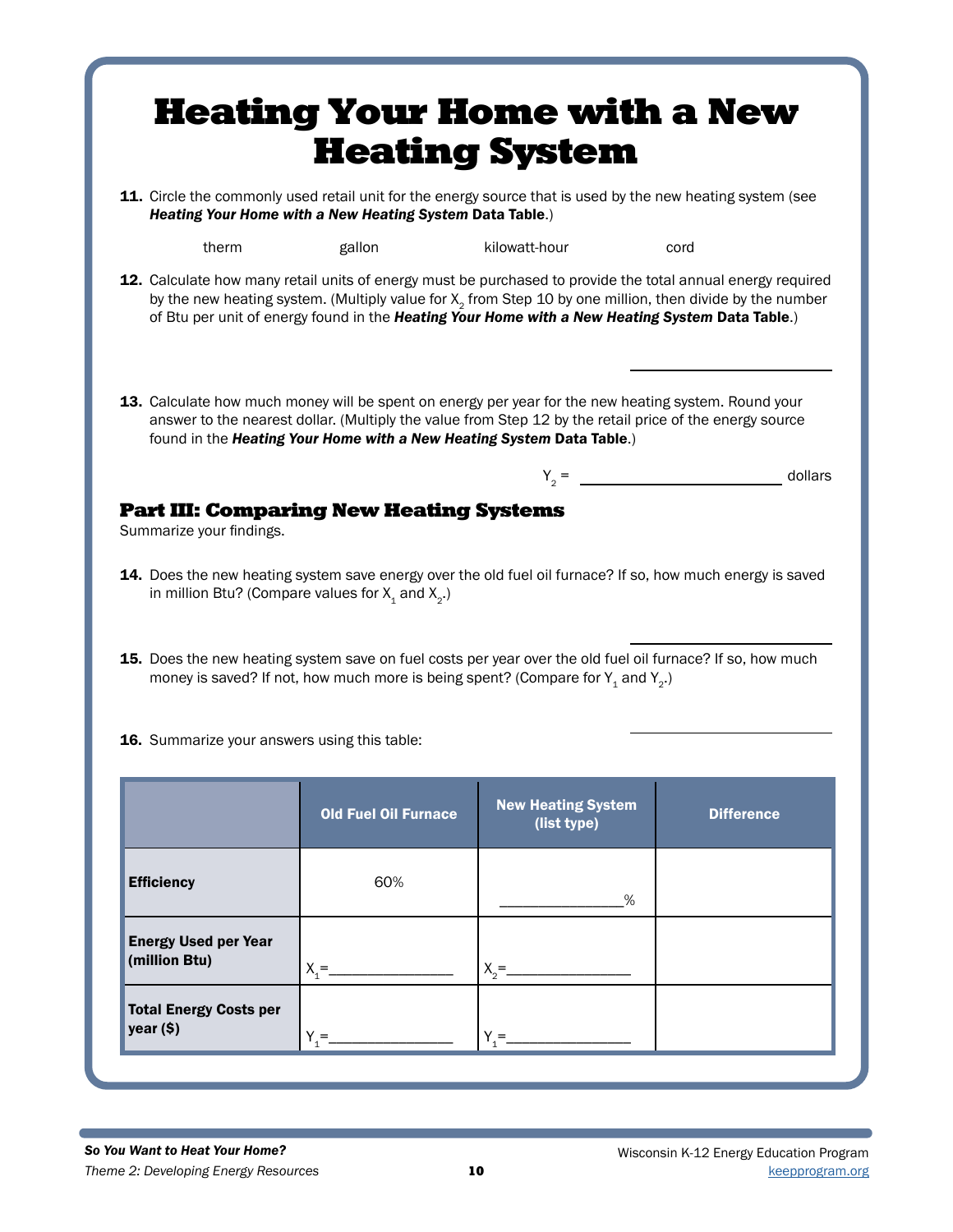# Heating Your Home with a New Heating System

## Part IV

Divide into groups. Each member of your group has already compared the efficiency, energy savings, and cost savings between an old fuel oil furnace and a new heating system. Now your group needs to decide which of the five new heating systems and fuels would be best for your home.

To help answer this question, each member of your group should help fill in the table below for the energy source and heating system they considered.

|                                                   | <b>Comparing New Heating Systems Table</b> |                       |                                                                                  |                                                                                                             |
|---------------------------------------------------|--------------------------------------------|-----------------------|----------------------------------------------------------------------------------|-------------------------------------------------------------------------------------------------------------|
| <b>Energy Source</b>                              | <b>New Heating System</b>                  | <b>Efficiency (%)</b> | <b>Energy Saved by</b><br>the New Heating<br><b>System (million</b><br>BTU/year) | <b>Energy Cost</b><br><b>Savings or</b><br><b>Expenses of the</b><br><b>New Heating</b><br>System (\$/year) |
| <b>Natural Gas</b>                                | High Efficiency Gas Furnace                |                       |                                                                                  |                                                                                                             |
| <b>Fuel Oil</b>                                   | High Efficiency Oil Furnace                |                       |                                                                                  |                                                                                                             |
| <b>Electricity</b>                                | <b>Baseboard Heaters</b>                   |                       |                                                                                  |                                                                                                             |
| <b>Propane (LGP)</b>                              | <b>High Efficiency Propane</b><br>Furnace  |                       |                                                                                  |                                                                                                             |
| <b>Wood (Dry</b><br><b>Hardwood</b><br>Delivered) | High Efficiency Woodstove                  |                       |                                                                                  |                                                                                                             |
|                                                   |                                            |                       |                                                                                  |                                                                                                             |